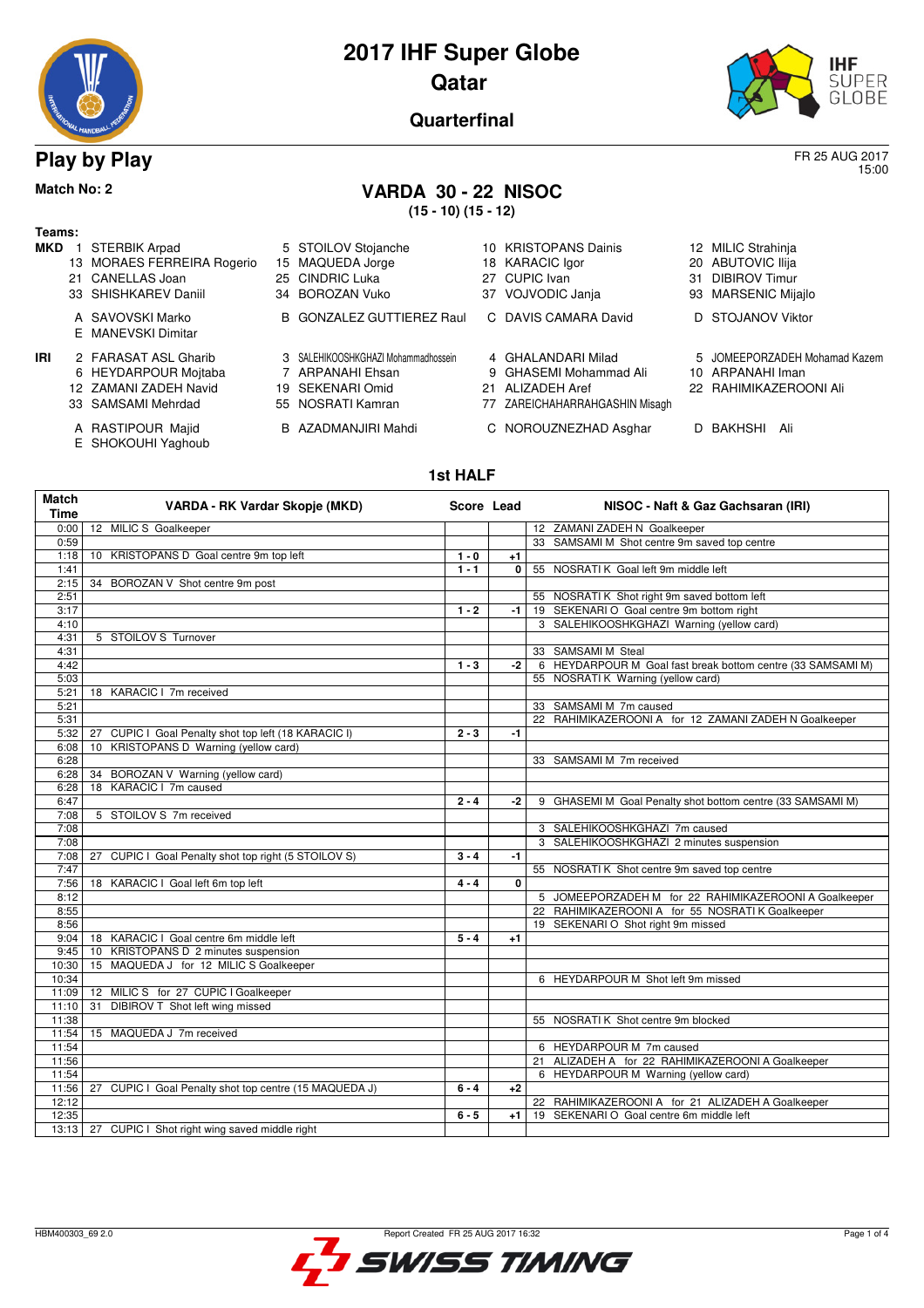

# **2017 IHF Super Globe Qatar**



### **Quarterfinal**

15:00

# **VARDA 30 - 22 NISOC**

**(15 - 10) (15 - 12)**

| Match          | VARDA - RK Vardar Skopje (MKD)                             |                      | Score Lead   | NISOC - Naft & Gaz Gachsaran (IRI)                               |
|----------------|------------------------------------------------------------|----------------------|--------------|------------------------------------------------------------------|
| Time           |                                                            |                      |              |                                                                  |
| 13:44          |                                                            | $6 - 6$              | 0            | 33 SAMSAMI M Goal left 6m bottom centre                          |
| 14:10<br>14:44 | DIBIROV T Goal left wing middle right (34 BOROZAN V)<br>31 | $7 - 6$              | $+1$         | 33 SAMSAMI M Turnover                                            |
| 14:52          | 18 KARACIC I Shot left 6m missed                           |                      |              |                                                                  |
| 15:01          |                                                            |                      |              | 19 SEKENARI O Technical Fault                                    |
| 15:06          | CUPIC I Turnover<br>27                                     |                      |              |                                                                  |
| 15:50          |                                                            |                      |              | 19 SEKENARIO Shot right 6m saved top centre                      |
| 15:53          | 27 CUPIC I Warning (yellow card)                           |                      |              |                                                                  |
| 16:17          |                                                            |                      |              | 5 JOMEEPORZADEH M Turnover                                       |
| 16:17          | <b>DIBIROV T Steal</b><br>31                               |                      |              |                                                                  |
| 16:28          | 31 DIBIROV T Shot centre 6m saved middle right             |                      |              |                                                                  |
| 17:05          |                                                            |                      |              | 6 HEYDARPOUR M Shot centre 9m blocked                            |
| 17:24          |                                                            | $7 - 7$              | 0            | 6 HEYDARPOUR M Goal left 6m middle right (55 NOSRATI K)          |
| 17:31          | 18 KARACIC I Turnover                                      |                      |              |                                                                  |
| 17:31          |                                                            |                      |              | 5 JOMEEPORZADEH M Steal                                          |
| 17:36          |                                                            |                      |              | 55 NOSRATI K Turnover                                            |
| 17:41          | 27 CUPIC I 2 minutes suspension                            |                      |              |                                                                  |
| 17:49          | 33 SHISHKAREV D for 12 MILIC S Goalkeeper                  |                      |              |                                                                  |
| 18:22          | 12 MILIC S for 33 SHISHKAREV D Goalkeeper                  |                      |              |                                                                  |
| 18:17          | 34 BOROZAN V Goal left 9m bottom left                      | $8 - 7$              | $+1$         |                                                                  |
| 18:46          |                                                            |                      |              | 5 JOMEEPORZADEH M Turnover                                       |
| 18:46          | 34 BOROZAN V Steal                                         |                      |              |                                                                  |
| 18:53          | 34 BOROZAN V Goal fast break middle left                   | $9 - 7$              | $+2$         |                                                                  |
| 19:10          |                                                            | $9 - 8$              | $+1$         | 55 NOSRATI K Goal left 6m bottom centre                          |
| 19:20          | 33 SHISHKAREV D for 12 MILIC S Goalkeeper                  |                      |              |                                                                  |
| 19:44          | 34 BOROZAN V Goal left 9m top centre                       | $10 - 8$             | $+2$         |                                                                  |
| 20:18          |                                                            |                      |              | 3 SALEHIKOOSHKGHAZI Shot left 6m saved middle right              |
| 20:31          | 31 DIBIROV T Goal fast break middle left (34 BOROZAN V)    | $11 - 8$             | $+3$         |                                                                  |
| 20:56          |                                                            |                      |              | 55 NOSRATI K Shot left 6m missed                                 |
| 21:05          | DIBIROV T Shot left wing saved top left<br>31              |                      |              |                                                                  |
| 21:40          |                                                            |                      |              | 19 SEKENARI O Technical Fault                                    |
| 21:46          | CUPIC I Shot fast break missed<br>27                       |                      |              |                                                                  |
| 22:51          |                                                            |                      |              | 5 JOMEEPORZADEH M Turnover                                       |
| 22:51          | <b>DIBIROV T Steal</b><br>31                               |                      |              |                                                                  |
| 22:59          | 10 KRISTOPANS D Goal centre 6m top centre (27 CUPIC I)     | $12 - 8$             | $+4$         |                                                                  |
| 23:05          |                                                            |                      |              | Team timeout                                                     |
| 23:29<br>24:05 |                                                            | $12 - 9$<br>$13 - 9$ | $+3$<br>$+4$ | 9 GHASEMI M Goal right wing middle left (19 SEKENARI O)          |
| 24:46          | 18 KARACIC I Goal centre 6m top left (10 KRISTOPANS D)     |                      |              | 19 SEKENARIO Turnover                                            |
| 24:46          | 31 DIBIROV T Steal                                         |                      |              |                                                                  |
| 25:17          | 12 MILIC S for 33 SHISHKAREV D Goalkeeper                  |                      |              |                                                                  |
| 25:11          | BOROZAN V Goal centre 6m middle right<br>34                | $14 - 9$             | $+5$         |                                                                  |
| 25:56          |                                                            |                      |              | 6 HEYDARPOUR M Shot left 6m saved middle left                    |
| 26:36          | 34 BOROZAN V Turnover                                      |                      |              |                                                                  |
| 27:15          |                                                            |                      |              | 2 FARASAT ASL G Shot left 6m missed                              |
| 27:23          | 18 KARACIC I Turnover                                      |                      |              |                                                                  |
| 27:23          |                                                            |                      |              | 19 SEKENARIO Steal                                               |
| 27:36          |                                                            | $14 - 10$            | +4           | 6 HEYDARPOUR M Goal fast break middle left (3 SALEHIKOOSHKGHAZI) |
|                | 28:01 34 BOROZAN V Goal left 9m bottom left                | $15 - 10$            | $+5$         |                                                                  |
| 28:31          |                                                            |                      |              | 55 NOSRATI K Turnover                                            |
| 28:37          | 31<br>DIBIROV T Shot fast break saved top centre           |                      |              |                                                                  |
| 28:50          |                                                            |                      |              | SAMSAMI M Turnover<br>33                                         |
| 28:57          | 27<br>CUPIC I Shot fast break saved top centre             |                      |              |                                                                  |
| 29:24          | BOROZAN V Shot left 9m missed<br>34                        |                      |              |                                                                  |
| 29:30          |                                                            |                      |              | 22 RAHIMIKAZEROONI A Turnover                                    |
| 29:56          | KRISTOPANS D Shot right 9m saved top left<br>10            |                      |              |                                                                  |
| 30:00          | 31<br>DIBIROV T Shot left wing saved top centre            |                      |              |                                                                  |
|                |                                                            |                      |              |                                                                  |

#### **2nd HALF**

| <b>Match</b><br>VARDA - RK Vardar Skopje (MKD)<br><b>Time</b> | Score Lead | NISOC - Naft & Gaz Gachsaran (IRI) |
|---------------------------------------------------------------|------------|------------------------------------|
|---------------------------------------------------------------|------------|------------------------------------|

HBM400303\_69 2.0 Report Created FR 25 AUG 2017 16:32

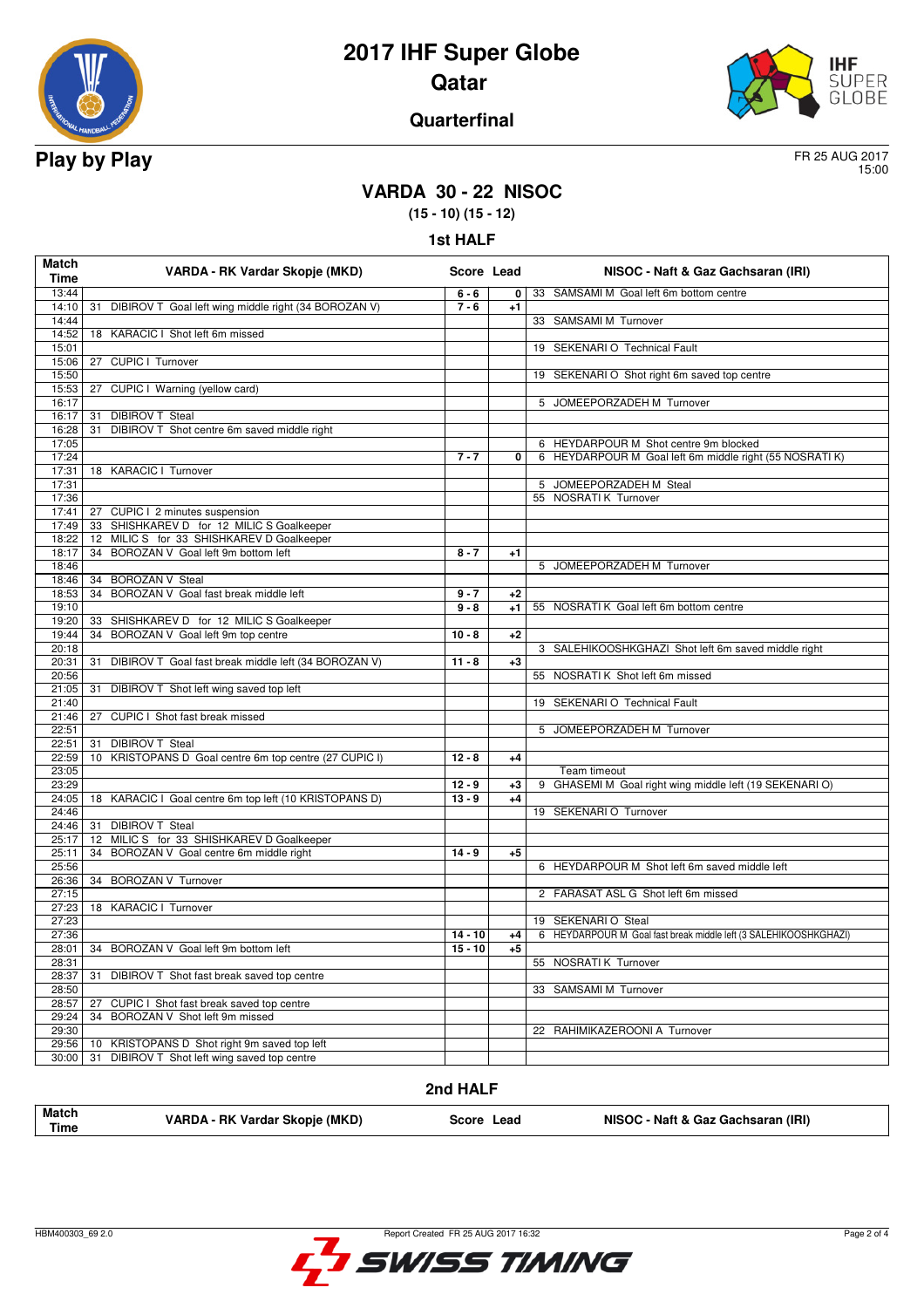

# **2017 IHF Super Globe Qatar**



### **Quarterfinal**

15:00

# **VARDA 30 - 22 NISOC**

**(15 - 10) (15 - 12) 2nd HALF**

| Match<br>Time  | VARDA - RK Vardar Skopje (MKD)                                | Score Lead |      | NISOC - Naft & Gaz Gachsaran (IRI)                         |
|----------------|---------------------------------------------------------------|------------|------|------------------------------------------------------------|
|                | 30:00   12 MILIC S Goalkeeper                                 |            |      | 22 RAHIMIKAZEROONI A Goalkeeper                            |
| 30:27          | 25 CINDRIC L Goal left 6m middle left                         | $16 - 10$  | $+6$ |                                                            |
| 31:05          |                                                               |            |      | 33 SAMSAMI M Turnover                                      |
|                | 31:05   93 MARSENIC M Steal                                   |            |      |                                                            |
| 31:28<br>31:55 | 25 CINDRIC L Goal fast break middle right                     | $17 - 10$  | $+7$ | 33 SAMSAMI M Shot left 9m missed                           |
| 32:09          | 25 CINDRIC L Technical Fault                                  |            |      |                                                            |
| 32:38          |                                                               |            |      | 33 SAMSAMI M Shot left 9m blocked                          |
|                | 32:53 12 MILIC S Turnover                                     |            |      |                                                            |
| 33:04          | 33 SHISHKAREV D Shot fast break post                          |            |      |                                                            |
| 33:36          |                                                               |            |      | 55 NOSRATI K Technical Fault                               |
| 33:43          | 25 CINDRIC L Goal left 6m middle right                        | $18 - 10$  | +8   |                                                            |
| 34:15<br>34:15 | 25 CINDRIC L Steal                                            |            |      | 33 SAMSAMI M Turnover                                      |
| 34:22          | 37 VOJVODIC J Goal fast break middle right (25 CINDRIC L)     | $19 - 10$  | $+9$ |                                                            |
| 34:22          |                                                               |            |      | Team timeout                                               |
| 34:59          |                                                               | $19 - 11$  | $+8$ | 55 NOSRATI K Goal centre 9m middle right                   |
| 35:12          | 15 MAQUEDA J 7m received                                      |            |      |                                                            |
| 35:12          |                                                               |            |      | 5 JOMEEPORZADEH M 7m caused                                |
| 35:12          |                                                               |            |      | 5 JOMEEPORZADEH M 2 minutes suspension                     |
| 35:12          | 25 CINDRIC L Penalty shot post                                |            |      |                                                            |
| 35:53          |                                                               | $19 - 12$  | $+7$ | 19 SEKENARIO Goal centre 6m bottom centre                  |
| 36:04<br>36:47 | 37 VOJVODIC J Technical Fault                                 |            |      | 6 HEYDARPOUR M Shot left wing saved middle centre          |
| 36:56          | 37 VOJVODIC J Shot fast break saved top left                  |            |      |                                                            |
| 37:29          |                                                               | $19 - 13$  | $+6$ | 5 JOMEEPORZADEH M Goal centre 9m middle left               |
| 37:56          | 25 CINDRIC L Goal left 6m bottom left                         | $20 - 13$  | $+7$ |                                                            |
| 38:31          |                                                               |            |      | 19 SEKENARI O Turnover                                     |
| 38:31          | <b>CANELLAS J Steal</b><br>21                                 |            |      |                                                            |
| 38:38          | 15 MAQUEDA J Goal fast break middle left                      | $21 - 13$  | $+8$ |                                                            |
| 39:01          |                                                               |            |      | 19 SEKENARI O Technical Fault                              |
| 39:10<br>39:56 | 15 MAQUEDA J Goal right 6m top left                           | $22 - 13$  | $+9$ | 55 NOSRATI K Shot centre 6m saved top centre               |
| 40:05          | 25 CINDRIC L Technical Fault                                  |            |      |                                                            |
| 40:13          |                                                               | $22 - 14$  | $+8$ | 9 GHASEMI M Goal fast break top left                       |
| 40:44          | 15 MAQUEDA J Shot centre 6m saved middle right                |            |      |                                                            |
| 40:54          |                                                               | $22 - 15$  | $+7$ | 55 NOSRATIK Goal left wing bottom left                     |
| 41:37          | 15 MAQUEDA J Turnover                                         |            |      |                                                            |
| 41:37          |                                                               |            |      | 55 NOSRATIK Steal                                          |
| 42:15<br>42:26 | 15 MAQUEDA J Turnover                                         |            |      | 19 SEKENARI O Shot centre 6m saved middle left             |
| 42:33          |                                                               |            |      | 9 GHASEMI M Shot fast break saved bottom centre            |
| 42:44          | 33 SHISHKAREV D Turnover                                      |            |      |                                                            |
| 43:08          |                                                               | $22 - 16$  | +6   | 5 JOMEEPORZADEH M Goal centre 6m top left                  |
| 43:56          |                                                               |            |      | 22 RAHIMIKAZEROONI A Turnover                              |
|                | 43:56 12 MILIC S Steal                                        |            |      |                                                            |
| 44:07          | 15 MAQUEDA J Goal fast break bottom right                     | $23 - 16$  | $+7$ |                                                            |
| 44:31          |                                                               |            |      | 55 NOSRATI K Shot centre 9m saved middle right             |
| 44:44<br>44:44 | 93 MARSENIC M 7m received                                     |            |      | 3 SALEHIKOOSHKGHAZI 7m caused                              |
| 44:58          | SHISHKAREV D Penalty shot saved middle right<br>33            |            |      |                                                            |
| 45:58          |                                                               |            |      | 55 NOSRATI K Shot centre 9m missed                         |
| 46:35          | VOJVODIC J Shot left 6m saved top left<br>37                  |            |      |                                                            |
| 46:55          | MORAES FERREIRA R Goal left 6m top right (25 CINDRIC L)<br>13 | $24 - 16$  | $+8$ |                                                            |
| 47:30          |                                                               | $24 - 17$  | $+7$ | 55 NOSRATI K Goal left 6m middle left                      |
| 48:07          | 15 MAQUEDA J Turnover                                         |            |      |                                                            |
| 48:15          |                                                               | $24 - 18$  | $+6$ | GHASEMI M Goal fast break top centre (6 HEYDARPOUR M)<br>9 |
| 49:00<br>49:00 | 13 MORAES FERREIRA R 7m received                              |            |      | 33 SAMSAMI M 7m caused                                     |
| 49:00          |                                                               |            |      | SAMSAMI M 2 minutes suspension<br>33                       |
| 49:00          | 31<br>DIBIROV T Penalty shot saved top centre                 |            |      |                                                            |
| 50:06          |                                                               | $24 - 19$  | $+5$ | 5 JOMEEPORZADEH M Goal centre 6m bottom right              |
| 50:27          | CANELLAS J Goal centre 6m bottom right<br>21                  | $25 - 19$  | $+6$ |                                                            |